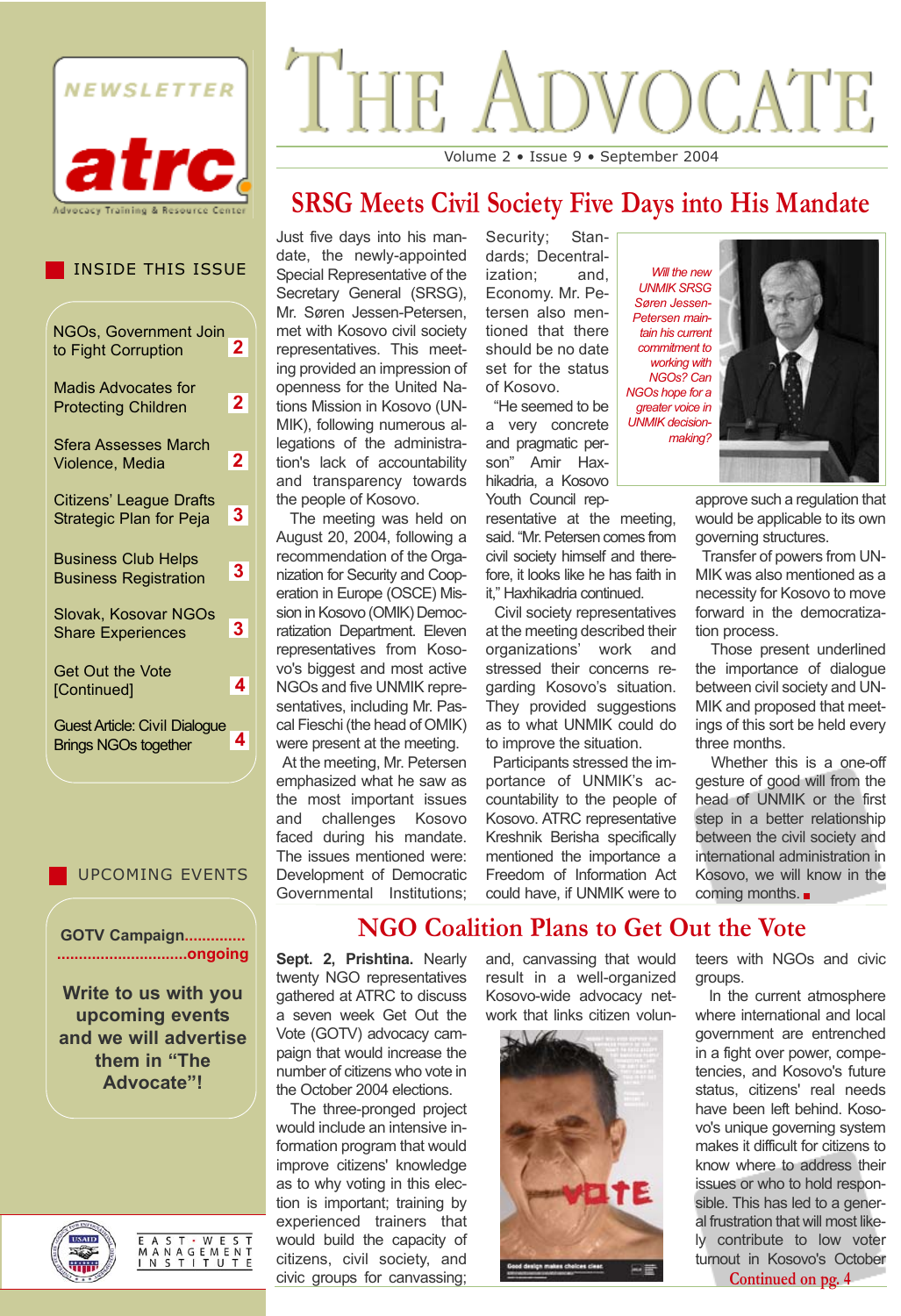**IEWSLETTER** 

### **Civil Society, Government, UN Join to Fight Corruption**

**SFERA Assesses Media and March Violence**

The SFERA institute undertook an initiative to write a full report on the role and function of all decision-makers in Kosovo in relation to the March events. More specifically, SFERA is monitoring and evaluating the newspapers' performance.

SFERA is currently analyzing the print media's coverage of events related to the March violence for February - June. The project will also analyze published reports following the March events and compare analyses of these events with similar events elsewhere.

"The March events can serve as a referal point: a history exists before the events and a history will be created after. As such, society is obliged to analyze what happened." SFERA Director Ulpiana Lama said.

The methods used vary, but include both quantitative and qualitative analysis, which is illustrated by a graphic overview of data.

"Our goal as an institute is not to judge or prejudge the work of institutions. We aim to provide an impartial analysis in compliance with contemporary methodology." Ulpiana Lama continued.

Target medias that comply with international standards are believed to have the most influence over opinion. These include, for example, the daily newspapers Koha Ditore, Zëri, Epoka e Re, Kosova Sot and Bota Sot.

The final report will be published in October and publicly presented with all interested entities invited to participate.

FDI is supporting this project.

**Aug. 31, Grand Hotel, Prishtina**. The Prime Minister's Advisory Office for Good Governance and its partners launched an anti-corruption campaign emphasizing the role of both government leaders and ordinary citizens in the fight against corruption. The campaign is one aspect of the multi-faceted approach to fighting corruption recommended in a new report sponsored by the Provisional Institutions of Self-Government (PISG) and the United Nations Development Programme (UNDP).

The campaign will be led by a task force under the leadership of the Prime Minister's Advisory Office for Good Governance and a civil society cochair. The task force, which has already held several meetings,

represents an unprecedented level of collaboration among various actors with a stake in fighting corruption in Kosovo, including leaders within the government and civil society.

Civil society, government and UNDP representatives have all stressed the impor-

tance of their cooperation in combating corruption. They also agreed that this will be a long-term, ongoing effort.

"There is no magic bullet that can lead to overnight solutions," Richard Ponzio, UNDP Kosovo Democratic Governance Team Leader said.

Ponzio highlighted the role that civil society can play in the

#### **Key Recommendations:**

*Prevention Public Awareness* **"Combating Coruption in Kosovo Citizens Survey"**

*• Prompt passage and implemen-• Hold forums in the municipalities tation of the Kosovo Anti-Corrup-to facilitate the createion of local tion Strategy by the Assembly;*

*• Establish a task force to design and help lead an anti-corruption campaign;*

*• Build capacity in the PISG; Improve financial management/oversight;*

*• Streamline procedures within the PISG and UNMIK; and,*

*• Increase political party transparency.*

*anti-corruption action plans* 

*• Organize debates on corruption in the run-up to the elections*

*• Collect and distribute accurate data; • Conduct public outreach to in-*

*crease the PISG's legitimacy in the Kosovo Serb community; and, • Integrate civic education into curricula.*



*Richard Ponzio - UNDP, Rozeta Shembilku (moderator), Habit Hajredeni - Advisory Office for Good Governance and Igballe Rogova - Kosova Women's Network discussed the anti-corruption campaign.* 

campaign. "The involvement of civil society, the media and business companies, must be substantial and visible in order to achieve success."

As part of the campaign, they released a report analyzing the 1,136 Kosovars' perceptions of corruption in various public institutions, entitled "Combating Corruption in Kosovo." The report evaluates the public's understanding of corruption and its causes. Based on these findings and experience from the rest of the Balkans and beyond, the report presents a range of recommendations in the areas of prevention, enforcement, public awareness, and addressing root causes. The report and more information are available at ATRC.

### **MADIS Advocates for Protecting Children of All Ethnicities**

MADIS, a Bosnian NGO in Peja, has worked to protect children of all ethnicities that were abandoned and in need of social protection. Most of these children lost one or both of their parents in Kosovo's last conflict. Some of them are mentally disabled, and the best people to be close to them in absence of their parents are family psychology staff, according to MADIS representatives.

"We think that all socially endangered and abandoned children, regardless of whether or not they have both parents, should be under tutorship of the Ministry of Labor and Social Protection," family medical doctor Reshad Pejçinoviç said.

MADIS has recommended to the ministry that this social category enjoy protected status until they become 18 years old. According to the international declaration on children's rights, article 20, the state is obliged to ensure a special protection for

children deprived of parental care. This includes ensuring a living standard that matches with their physical, mental, spiritual, moral and social development.

"A healthy society creates conditions for children, contributing to their overall,

*MADIS is working to guarantee protection for children of all ethnicities.*

> normal development" MADIS representative said. MADIS named this project "Save the Children". It is funded by FDI in Gjakova.

> "Children want to play and live" and "children cannot be hungry, abandoned, and maltreated" are two slogans that characterize the project.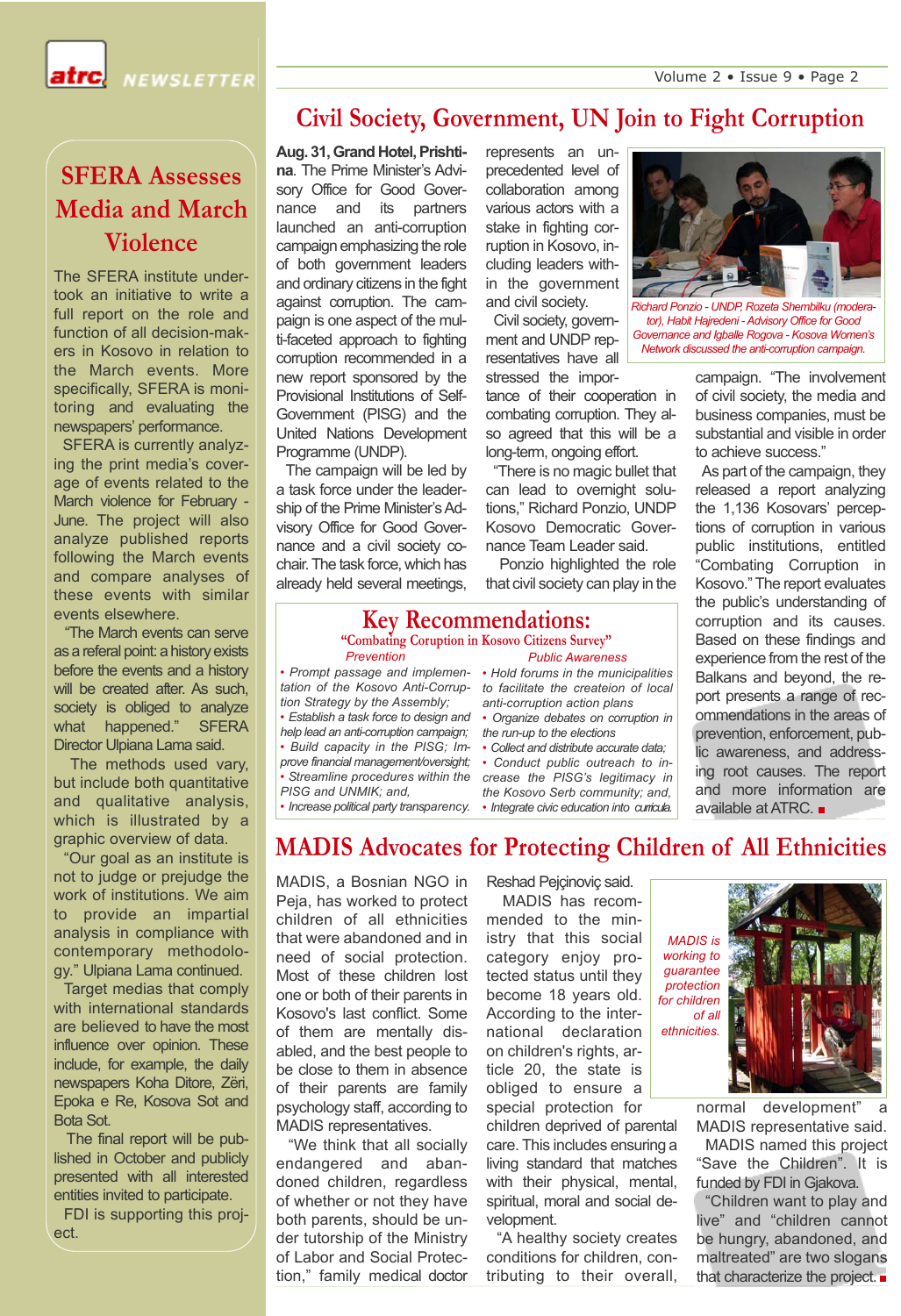Volume 2 • Issue 9 • Page 3



atrcl

# **Slovaks, Kosovars Share Experiences**

**Sept. 8, Prishtina.** Kosovar and Slovak NGOs met at ARTC to discuss the Slovak experience with anti-corruption and NGO sustainability.

"We can gain a lot from Slovak experience in anti-corruption," Bashkim Rrahmani, FDI Executive Director said. FDI has cooperated with Slovak NGOs for three years.

Much of the discussion surrounded the Freedom of Information Act (FOIA), which both Kosovar and Slovak NGOs have successfully advocated for and passed. However, in neither case was implementation easy. The Slovak delegation of seven provided some suggestions for structuring FOIA implementation:

1) Monitoring local, central and regional government institutions;

2) Advocating, including strategic litigation; and,

3) Educating both public and governmental officials.

They recommended that Kosovars NGOs begin by educating the public and gaining their support in assuring local and central authorities' compliance. Afterward NGOs should act as watchdogs to ensure its full implementation. In the Slovak case, a combination of investigative journalism, strategic litigation and informative campaigns to disseminate conclusions led to success. For example, this resulted in a corrupt minister losing his post.

Kosovar NGOs could also learn from the Slovak experience in financial sustainability. While Kosovar NGOs currently gain financial support from foreign sources, Slovaks pointed out that it will not continue forever. In their experience, few NGOs survived after foreign financial support was withdrawn and local funding became crucial. Considering that Kosovo's situation could be the same in a few years, NGOs should start looking for local funding. Anticorruption campaigns, for example, could gain significant local support, as in Slovakia.

## **Citizens' League Drafts Strategic Plan for Peja**

Like many Kosovar municipalities, Peja lacks a strategic plan. The absence of a plan has slowed progress and made the municipality's development very difficult.

The Citizens' League of Peja has gathered experts to draft a strategic plan for Peja municipality. They hope to raise awareness among institutions and the community that Peja cannot undergo sustainable development without a strategic plan.

"One of our top priorities in realizing this project is a twentyyear-old plan to build a tourist sports center in Rugova Canyon as a foundation for sustainable economic development and new jobs." Reshat Nurboja, Executive Director of the Citizens' League said.

Through the strategic plan's development process, the Citizens' League also aims to enhance discussion between institutions and citizens on how they view the city's development.

To date, an experts group has complied a draft plan, which was sent to civil society and stakeholders for review. The plan involves components from all segments of life such as urban planning, anti-corruption, electoral process (open lists), etc.

The Citizens' League hopes that municipal institutions will begin with implementation or at least incorporate the proposed strategic plan in the assembly's agenda. Through this project, the Citizens' League has already successfully con-

*By establishing a strategic plan, Peja municipality could better approach issues such as urban planning.*

> vinced institutional bodies to think about establishing working groups to draft a strategic plan at the local level.

> The UN-Habitat cooperated with the municipalities in a similar project, but it proved unsuccessful.

### **Club Creates Better Conditions for Businesses**

The Businesspeople's Club in Prizren has initiated an advocacy campaign to change the procedures for registering businesses in Kosovo. If passed, this regulation will make registration processes more accessible for local businesses.

Initially, municipal offices for business registration existed. but the Ministry of Trade and Industry decided that these offices might create a space for corrupt practices. Therefore they decided to centralize power. Regulation 2001/6



*The Businesspeople's Club attempts to facilitate the modernization process in Prizren.*

currently states that all new businesses should be registered in Prishtina in a special unit within the Ministry of Trade and Industry.

Now, using examples of policies in foreign countries, the Businesspeople's Club plans to establish either municipal units or five regional centers in Kosovo for business registration.

"Political decision-making should serve the interests of specific stakeholders," Ymer Berisha from the Businesspeople's Club said, explain-

> ing the need for decision-makers to open business registration units that are more accessible for business people.

Through public discussions and debates that involved stakeholders from the political, administrative, economic and legislative sectors as well as UNMIK, the club has worked to refine the procedures. The resulting document will be submitted to decision-makers as a basis for revising or drafting a new regulation.

After surveying approximately 100 business owners regarding procedures of registration, the club found that 90% of those interviewed were in favor of the proposed changes.

If the process follows other regional countries' practices, the process should have three components:

1. Democratization of political decision-making;

2. Decentralization of administrative power; and

3. Strengthening of the business community's role in political and administrative decision-making.

The Businesspeople's Club is an NGO that protects the interests of businesspeople in Prizren municipality.  $\blacksquare$